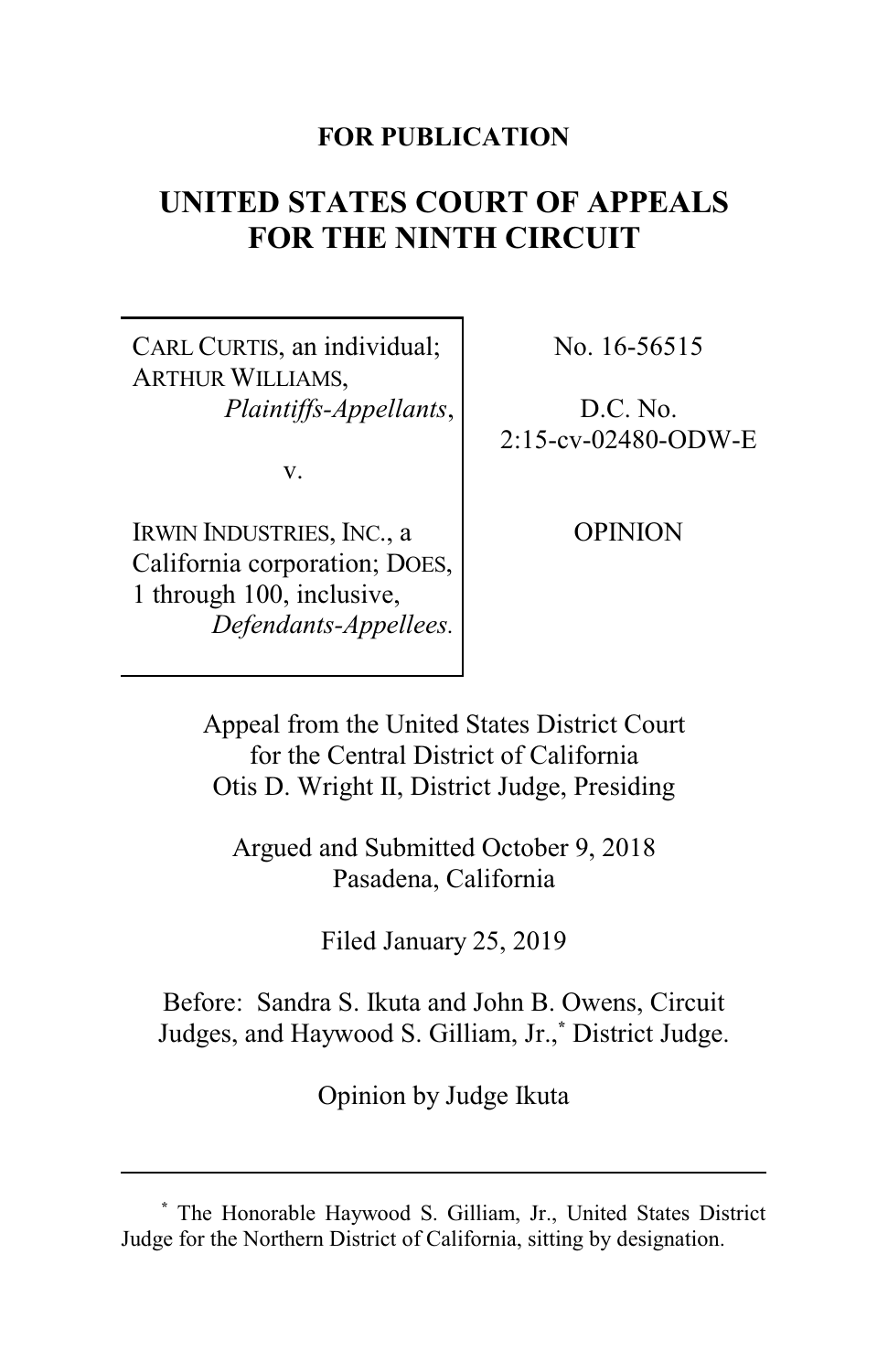# **SUMMARY\*\***

## **Labor Law**

The panel affirmed in part the district court's dismissal of a wage-and-hour suit and remanded in part.

Plaintiffs worked for a company that conducted operations on oil platforms located off the coast of California, on the Outer Continental Shelf. The panel held that plaintiffs' claim for overtime pay was preempted under § 301 of the Labor Management Relations Act because California overtime law does not apply to an employee working under a qualifying collective bargaining agreement; therefore, plaintiffs' right to overtime existed solely as a result of their CBAs.

The panel remanded to the district court to review meal and rest period and minimum wage claims, as well as derivative claims, and address issues of preemption under § 301 and the Outer Continental Shelf Lands Act, as well as issues of California labor law.

**<sup>\*\*</sup>** This summary constitutes no part of the opinion of the court. It has been prepared by court staff for the convenience of the reader.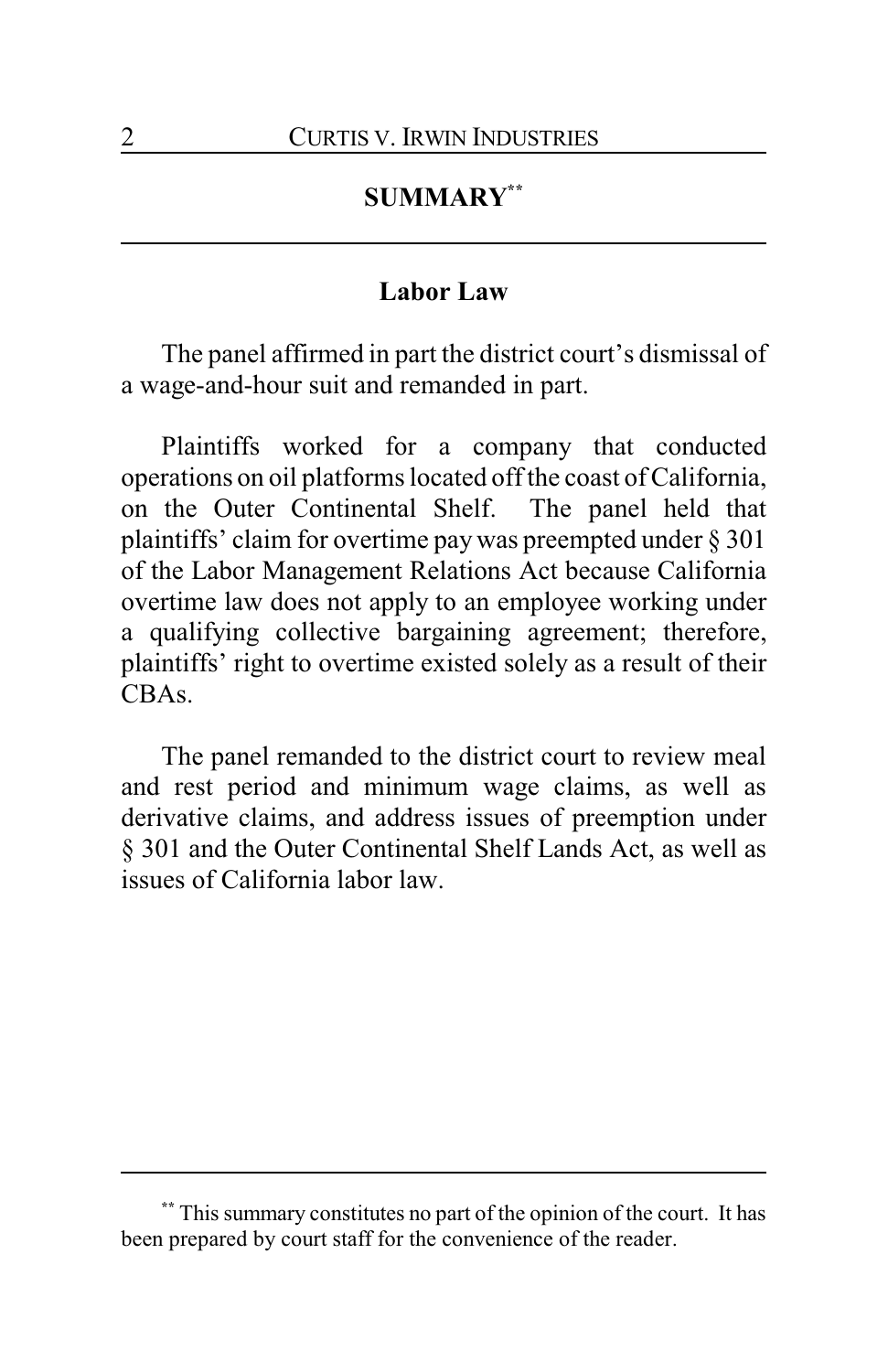## **COUNSEL**

Michael A. Strauss (argued) and Aris E. Karakalos, Strauss &Strauss APC,Ventura,California,forPlaintiffs-Appellants.

Ronald J. Holland (argued), Ellen M. Bronchetti, and Christopher M. Foster, DLA Piper LLP, San Francisco, California, for Defendant-Appellee.

## **OPINION**

IKUTA, Circuit Judge:

Carl Curtis brought a putative class action lawsuit against his former employer, Irwin Industries (Irwin), alleging that Irwin denied him overtime pay, failed to give him meal and rest periods, and failed to pay him minimum wage for the 12 hours he was off duty. **<sup>1</sup>** Curtis's claim for overtime pay is preempted under § 301 of the Labor Management Relations Act (LMRA), 29 U.S.C. § 185, because California overtime law does not apply to an employee working under a qualifying collective bargaining agreement, Cal. Lab. Code § 514, and Curtis worked under such an agreement. We remand Curtis's remaining claims to the district court to address in the first instance.

**<sup>1</sup>** Arthur Williams is also a named plaintiff. However, because he raises the same arguments as Curtis, and the specific facts of his work for Irwin are not relevant to our disposition of the case, we refer only to Curtis in this appeal.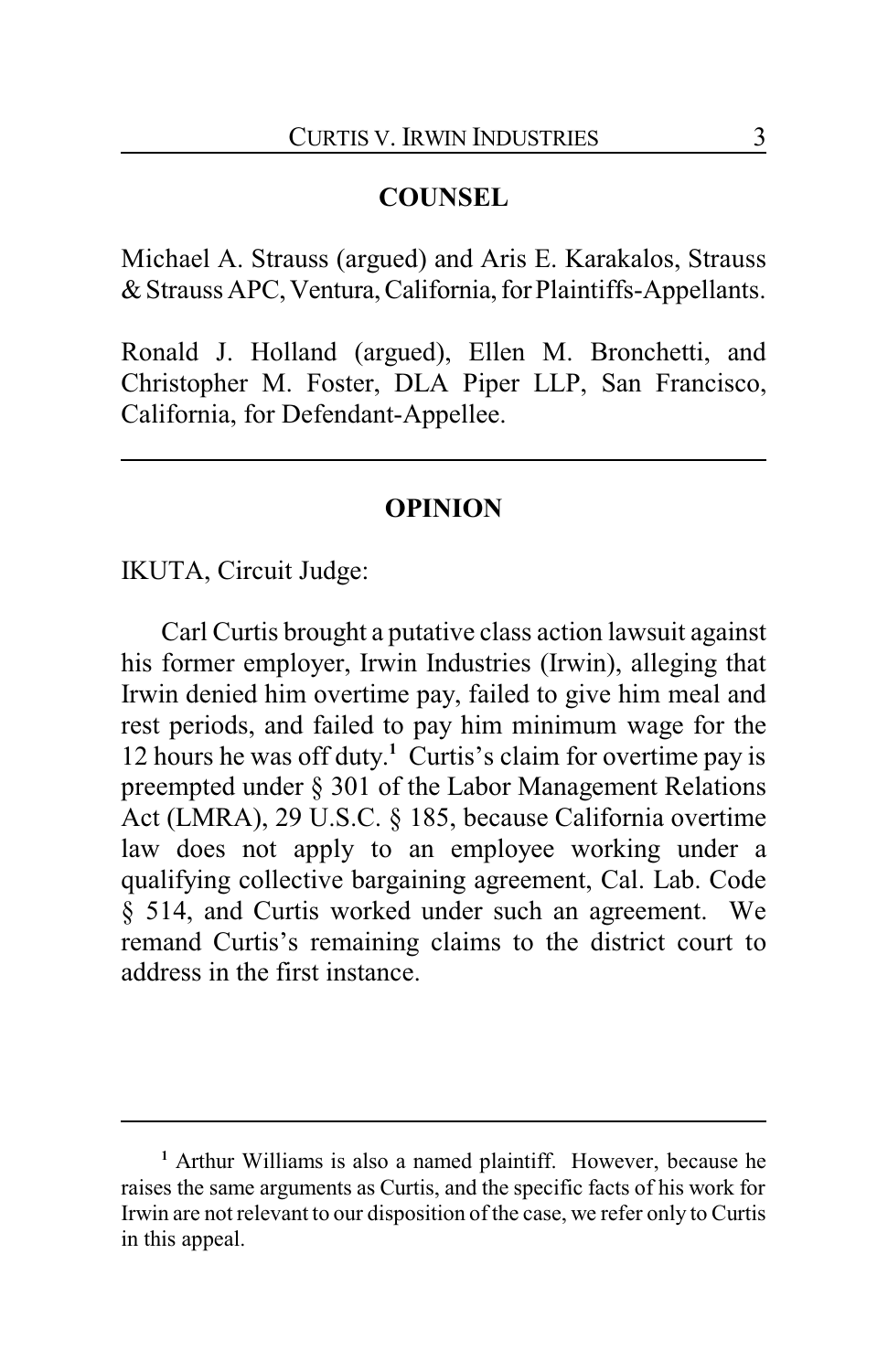I

Curtis is a former employee of Irwin, a company that conducts operations on oil platforms located off the coast of California, on the Outer Continental Shelf.**<sup>2</sup>** While working for Irwin, Curtis was regularly scheduled to work seven 12 hour shifts in a seven-day period, with twelve hours on duty, followed by twelve hours off duty.

As a member of United Steel, Paper and Forestry, Rubber, Manufacturing, Energy, Allied Industrial and Service Workers International Union, Local 1945 (Union), Curtis was subject to two collective bargaining agreements (CBAs) between the Union and Irwin: the National Master Agreement by and between Irwin's Operations Group and the Union, and the National Master Agreement by and between Irwin's Maintenance and Construction Group and the Union. Both agreements include detailed provisions regardingwages, overtime, and hours, as well as provisions requiring employees to grieve and arbitrate disputes concerning the application and terms of the CBAs.

Without using the dispute-resolution provisions of the CBAs, Curtis filed a putative class action complaint against Irwin in California state court. The complaint was based on Curtis's theory that his 12 off-duty hours counted as "hours worked" for purposes of California labor laws, *see* Cal. Lab. Code § 510, because, as a practical matter, he was unable to leave the oil platform during that time. Curtis relied on a recent California Supreme Court case holding that security guards were "entitled to compensation for all on-call hours

**<sup>2</sup>** Curtis worked for Irwin from approximately December 2013 to April 2014.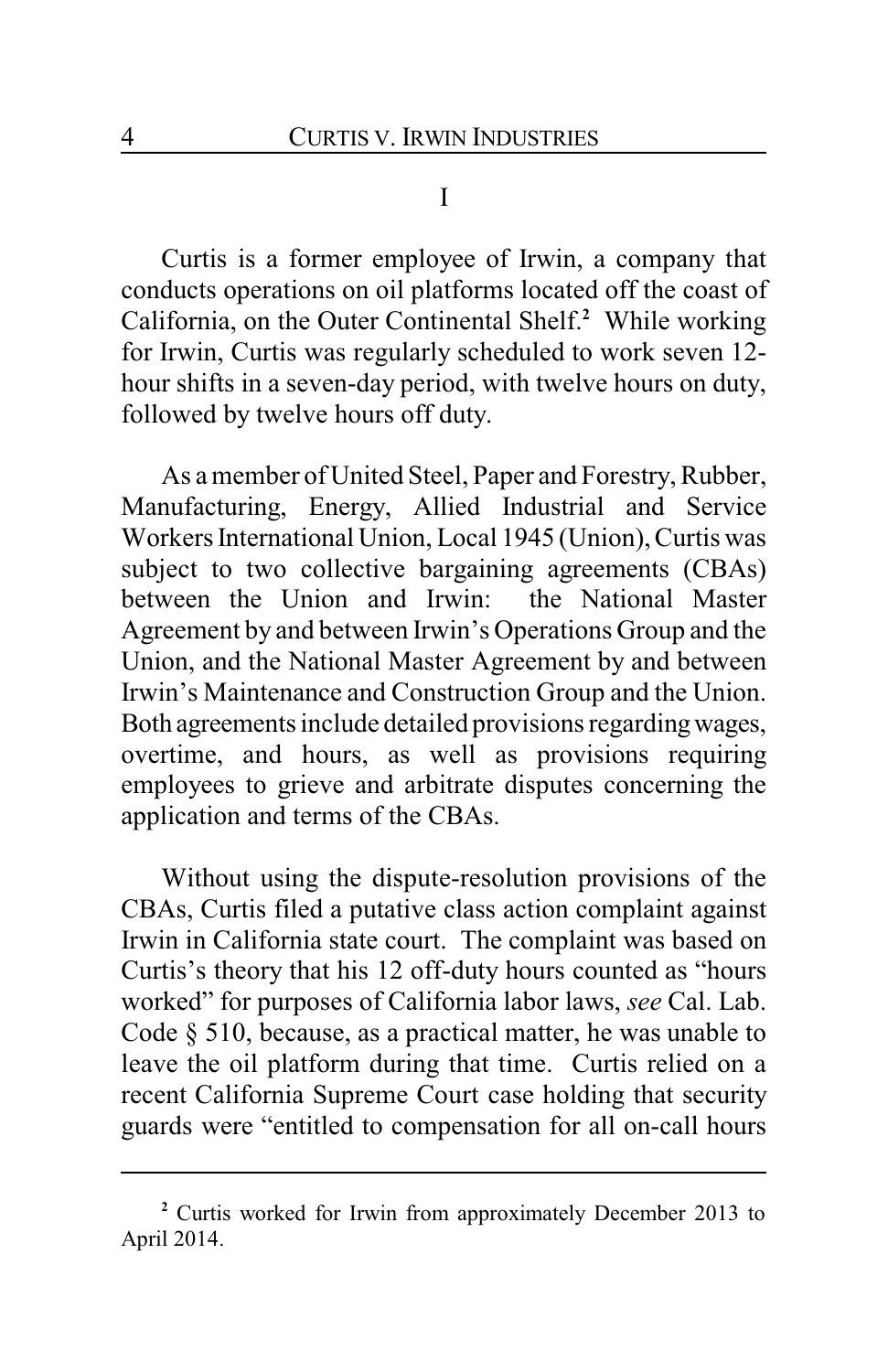spent at their assigned worksites under their employer's control." *Mendiola v. CPS Sec. Sols., Inc.*, 60 Cal. 4th 833, 836 (2015). Extending *Mendiola*'s reasoning from on-call hours to off-duty hours, Curtis argues that Irwin violated various California wage and hour laws by failing to recognize his 12 hours of off-duty time as "hours worked." Specifically, the complaint alleges that Irwin denied him overtime pay for the 12 hours he was off duty, *see* Cal. Lab. Code § 510, failed to give him meal and rest periods for that period, *see* Cal. Lab. Code §§ 226.7, 512, and failed to pay him minimum wage for that period, *see* Cal. Lab. Code §§ 1194, 1197. The complaint also raised four claims that are derivative of his overtime, meal and rest period, and minimum wage claims.**<sup>3</sup>**

Irwin removed the action to district court, relying on § 301 of the LMRA, 29 U.S.C. § 185, and the Outer Continental Shelf Lands Act (OCSLA), 43 U.S.C. § 1331–1356b, as the basis for federal jurisdiction. Once in federal court, Irwin filed a motion to dismiss on the ground that Curtis's claims are preempted by § 301 of the LMRA. In his opposition, Curtis raised a number of arguments, including his contentions that the CBAs did not apply at all because their scope does not extend to work conducted on the Outer Continental Shelf; California's minimum wage and hour standards are not preempted by § 301 of the LMRA

**<sup>3</sup>** These derivative claims are: (1) failure to provide an accurate pay stub, Cal. Lab. Code § 226(e); (2) engaging in unfair business practices, Cal. Bus. & Prof. Code § 17200; (3) failure to pay the correct wages at termination, Cal. Lab. Code  $\S 201$ ; and (4) a demand for civil penalties under California's Private Attorneys General Act, Cal. Lab. Code § 2699. These claims can succeed only if Curtis prevails on his claims that Irwin violated California labor law by failing to recognize his 12 off-duty hours as "hours worked," *see* Cal Lab. Code § 510.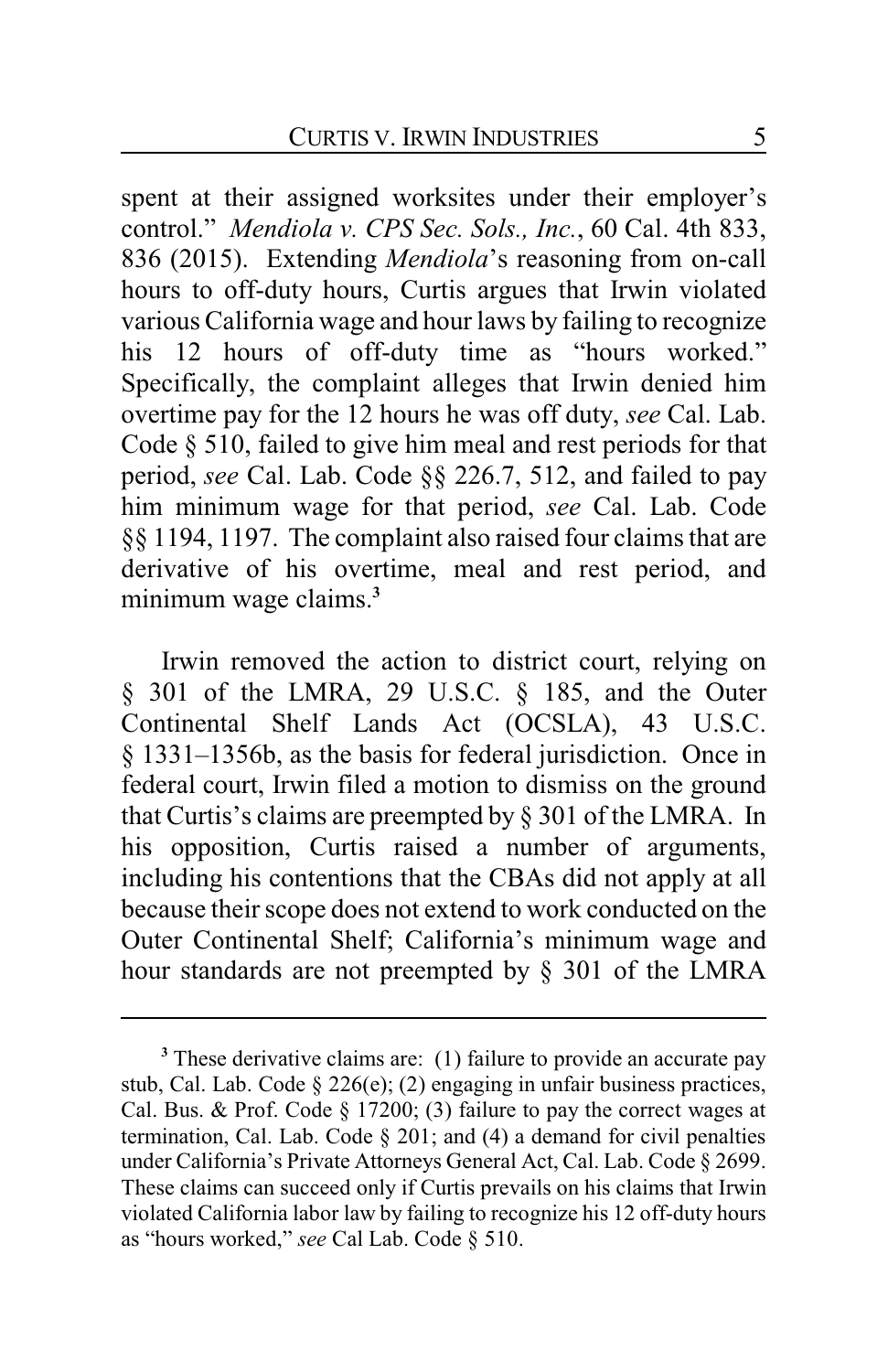under binding state and federal precedents; Curtis's overtime and meal break claims were not precluded by section 514 of the California Labor Code; and California law applied to the Outer Continental Shelf.

The district court granted Irwin's motion to dismiss. The court based this conclusion solely on the ground that there was a need to interpret the CBAs in order to resolve the parties' dispute regarding their applicability, and therefore the state law claims were preempted by § 301 of the LMRA. Additionally, the district court ordered the parties to proceed to arbitration under the terms of the applicable CBAs.

Curtis filed a motion for reconsideration, arguing that his claims were founded on non-negotiable state-law rights that are independent of the CBAs. In his reply to Irwin's opposition, Curtis stated, for the first time: "Plaintiffs are willing to concede that the CBAs *are* generally applicable to Plaintiffs because such a concession has zero effect on their ultimate rights to pursue their statutorily-guaranteed rights in court—a right that exists independently of these CBAs."

Given the timing and minimal nature of this concession, it is not surprising that the district court missed it. Accordingly, the district court affirmed its dismissal of Curtis's claims as preempted under § 301 on the ground that Curtis disputed the applicability of the CBAs, and it would be necessary to give the CBAs "more than merely a cursory reading to determine whether they actually apply to [Curtis's] claims." The court did not address any other basis for preemption. However, the district court retracted the order to arbitrate.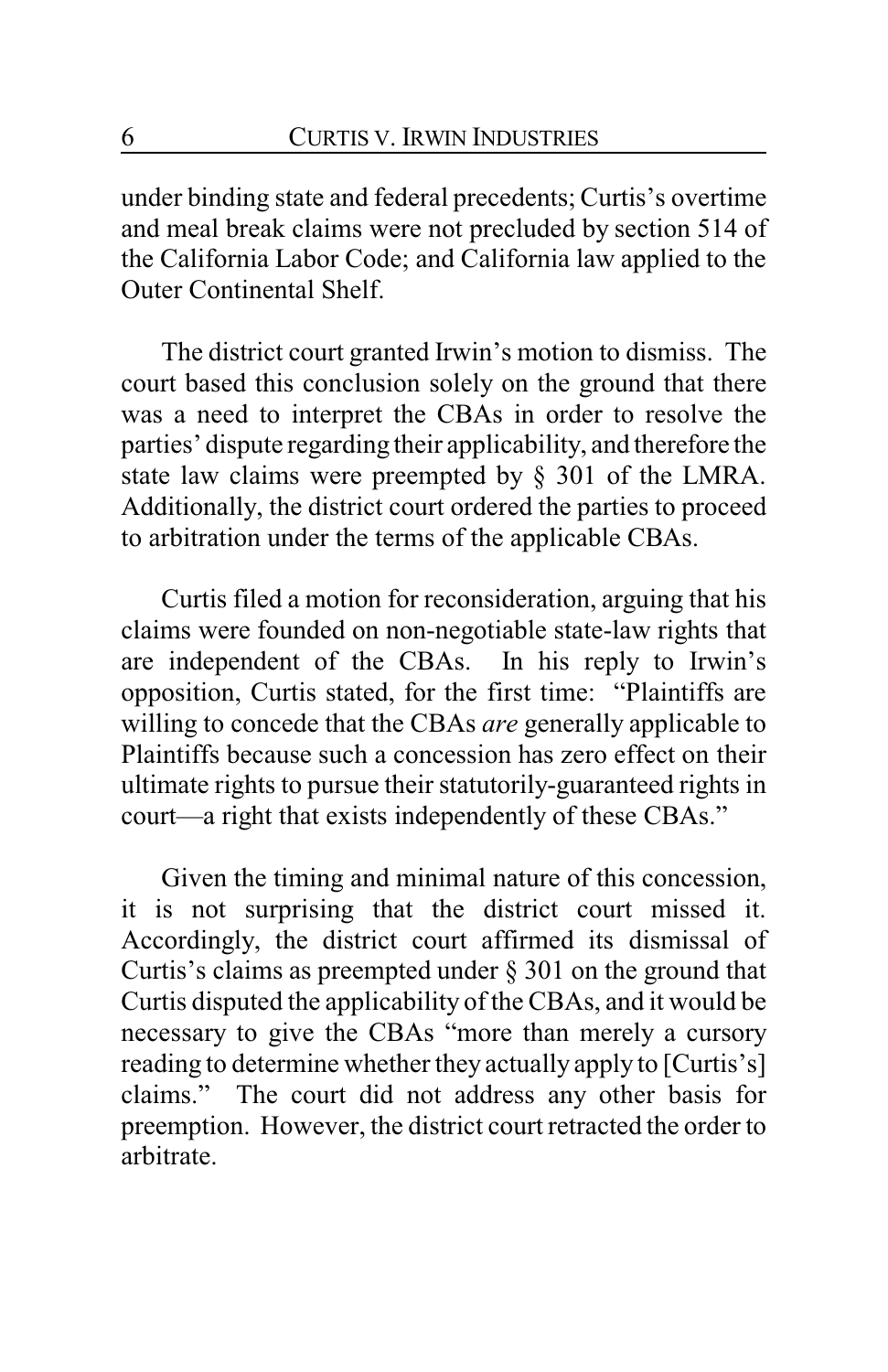Curtis timely appealed. The district court had jurisdiction under 29 U.S.C. § 185(c),**<sup>4</sup>** and we have jurisdiction under 28 U.S.C. § 1291. We review de novo a district court's dismissal under Rule 12(b)(6) of the Federal Rules of Civil Procedure. *Puri v. Khalsa*, 844 F.3d 1152, 1157 (9th Cir. 2017). We accept "all factual allegations in the complaint as true and construe the pleadings in the light most favorable to the nonmoving party." *Rowe v. Educ. Credit Mgmt. Corp*., 559 F.3d 1028, 1029–30 (9th Cir. 2009) (internal quotations marks and citation omitted).

#### II

The central dispute on appeal is whether Curtis's claims, which he styles as state law claims, are preempted by § 301 of the LMRA. Section 301 provides that "[s]uits for violation of contracts between an employer and a labor organization . . . may be brought in any district court of the United States." 29 U.S.C. § 185(a). Although § 301 contains no express language of preemption, the Supreme Court has long interpreted the LMRA as authorizing federal courts to create a uniform body of federal common law to adjudicate disputes that arise out of labor contracts. *See Allis-Chalmers Corp. v. Lueck*, 471 U.S. 202, 210 (1985); *Teamsters v. Lucas Flour Co.*, 369 U.S. 95, 103–04 (1962). Thus, any suit "alleging a violation of a provision of a labor contract must be brought under § 301 and be resolved by reference to federal law." *Lueck*, 471 U.S. at 210. "A state rule that purports to define the meaning or scope of a term in a contract suit therefore is

**<sup>4</sup>** Irwin asserts that the district court had jurisdiction pursuant to OCSLA as well. Because we hold that jurisdiction over the overtime claim was proper under § 301 of the LMRA, we do not address whether complete preemption exists under OCSLA.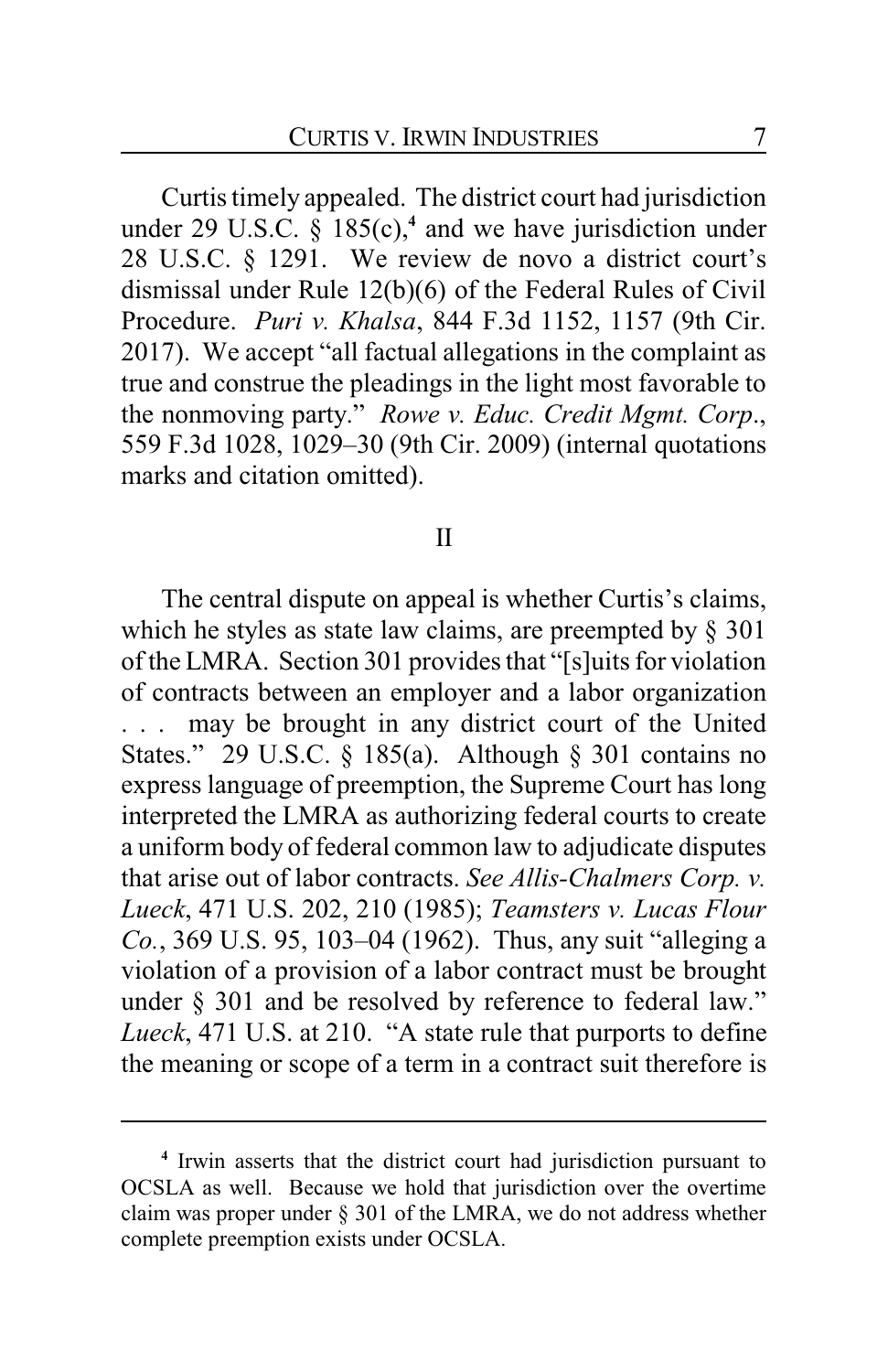pre-empted by federal labor law." *Id.* Although normally federal preemption is a defense that does not authorize removal to federal court, § 301 has such "extraordinary preemptive power" that it "converts an ordinary state common law complaint into one stating a federal claim for purposes of the well-pleaded complaint rule." *Metro. Life Ins. v. Taylor*, 481 U.S. 58, 65 (1987). In other words, a civil complaint raising claims preempted by § 301 raises a federal question that can be removed to a federal court. *See id.*

As explained in *Alaska Airlines Inc. v. Schurke*, federal preemption under § 301 "is an essential component of federal labor policy" for three reasons. 898 F.3d 904, 917–18 (9th Cir. 2018) (en banc). First, "a collective bargaining agreement is more than just a contract; it is an effort to erect a system of industrial self-government." *Id.* at 918 (internal quotation marks and citations omitted). Thus, a CBA is part of the "continuous collective bargaining process." *United Steelworkers v. Enter. Wheel & Car Corp. (Steelworkers III)*, 363 U.S. 593, 596 (1960). Second, because the CBA is designed to govern the entire employment relationship, including disputes which the drafters may not have anticipated, it "calls into being a new common law—the common law of a particular industry or of a particular plant." *United Steelworkers v. Warrior & Gulf Navigation Co. (Steelworkers II)*, 363 U.S. 574, 579 (1960). Accordingly, the labor arbitrator is usually the appropriate adjudicator for CBA disputes because he was chosen due to the "parties' confidence in his knowledge of the common law of the shop and their trust in his personal judgment to bring to bear considerations which are not expressed in the contract as criteria for judgment." *Id.* at 582*.* Third, grievance and arbitration procedures "provide certain procedural benefits, including a more prompt and orderly settlement of CBA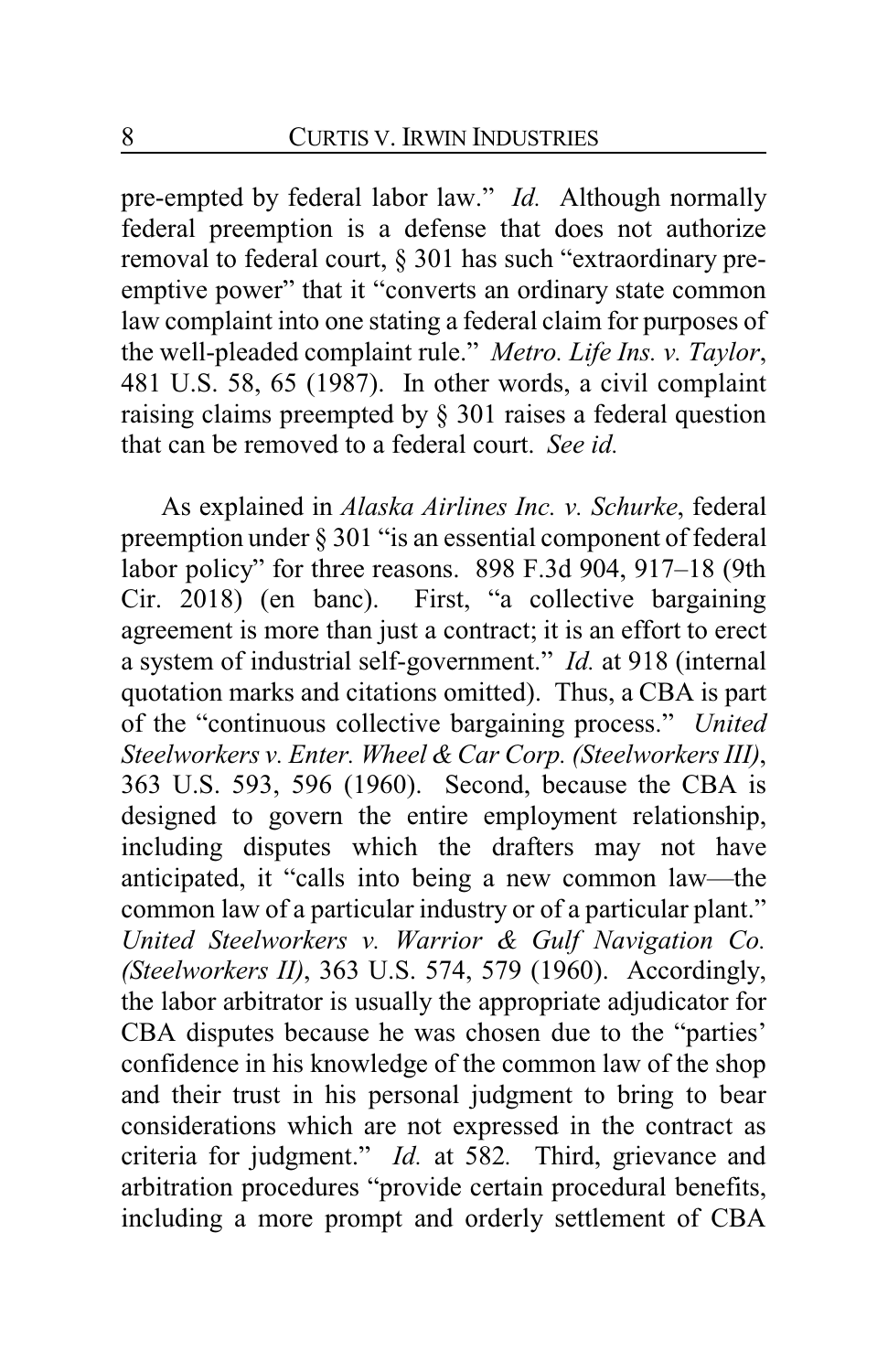disputes than that offered by the ordinary judicial process." *Schurke*, 898 F.3d at 918 (internal quotation marks and citations omitted).

While § 301 preemption furthers important interests, the Supreme Court has stressed that "§ 301 cannot be read broadly to pre-empt nonnegotiable rights conferred on individual employees as a matter of state law." *Livadas v. Bradshaw*, 512 U.S. 107, 123 (1994). To extend § 301 preemption beyond its defined role "would be inconsistent with congressional intent." *Lueck*, 471 U.S. at 212. For this reason, "[s]etting minimum wages, regulating work hours and pay periods, requiring paid and unpaid leave, protecting worker safety, prohibiting discrimination in employment, and establishing other worker rights remains well within the traditional police power of the states," and claims alleging violations of such protections will not necessarily be preempted, even when the plaintiff is covered by a CBA. *Schurke*, 898 F.3d at 919–20.

To ensure that § 301 preemption "extends only as far as necessary to protect the role of labor arbitration in resolving CBA disputes," we employ a two-step test. *Id.* at 913–14. First, we ask whether the asserted cause of action involves a "right [that] exists solely as a result of the CBA." *Kobold v. Good Samaritan Reg'l Med. Ctr.*, 832 F.3d 1024, 1032 (9th Cir. 2016) (quoting *Burnside v. Kiewit Pac. Corp*., 491 F.3d 1053, 1059 (9th Cir. 2007)). The essential inquiry is this: Does the claim seek "purely to vindicate a right or duty created by the CBA itself[?]" *Schurke*, 898 F.3d at 921. If so, "then the claim is preempted, and [the] analysis ends there." *Burnside*, 491 F.3d at 1059.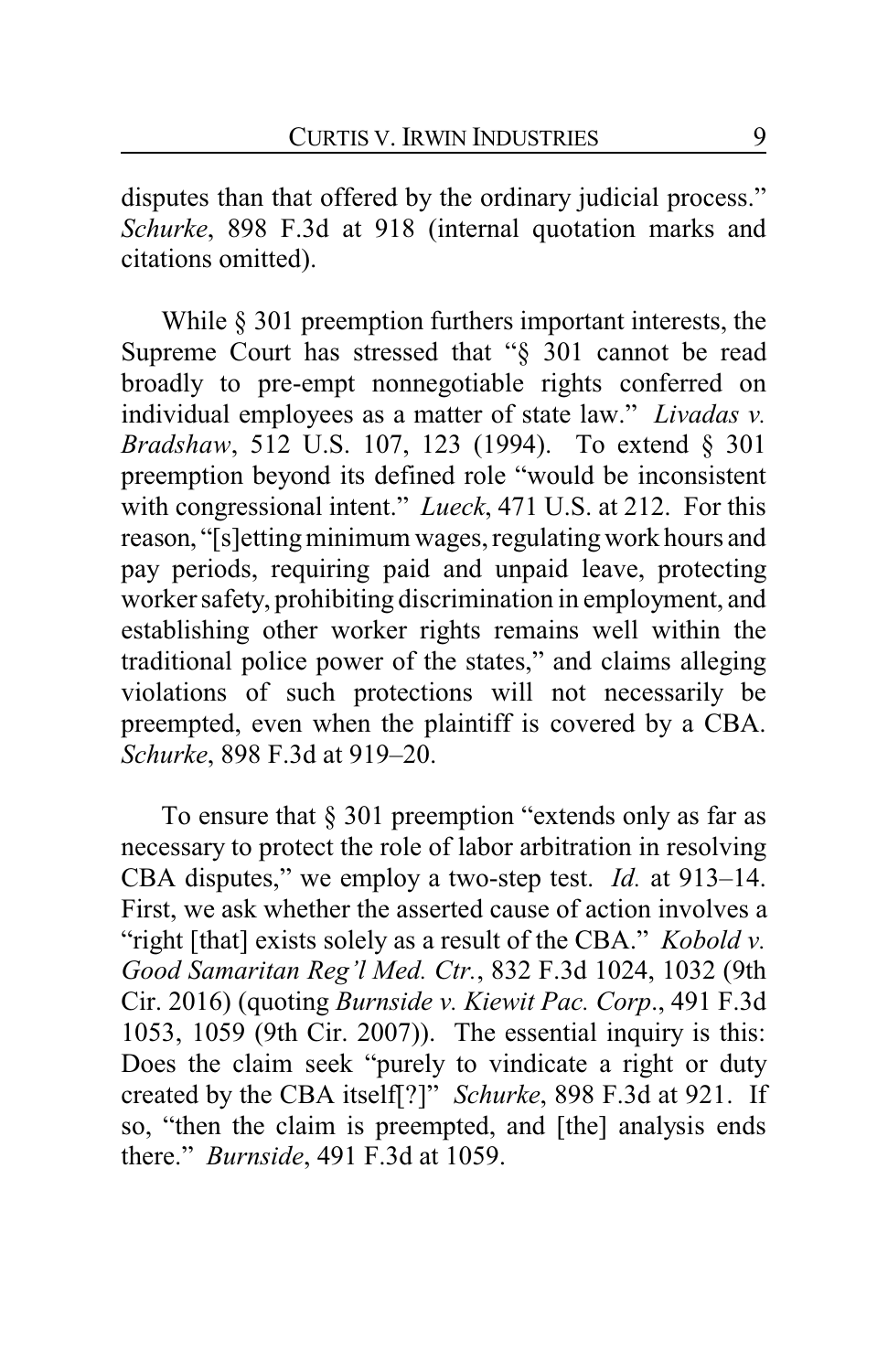But if not, we proceed to the second step and ask "whether a plaintiff's state law right is substantially dependent on analysis of [the CBA]," which turns on whether the claim cannot be resolved by simply "look[ing] to" versus "interpreting" the CBA. *Kobald*, 832 F.3d at 1033 (internal quotation marks and citations omitted). We have stressed that "interpretation" is construed narrowly in this context. *See Schurke*, 898 F.3d at 921. At this second step of the analysis, "claims are only preempted to the extent there is an active dispute over 'the meaning of contract terms.'" *Id.* (quoting *Livadas*, 512 U.S. at 124). Accordingly, a state law claim may avoid preemption if it does not raise questions about the scope, meaning, or application of the CBA. *See Livadas*, 512 U.S. at 125.

#### III

We first apply this framework to Curtis's claims that Irwin violated California labor law by failing to recognize his 12 off-duty hours as "hours worked," *see* Cal Lab. Code § 510(a), in order to determine whether these claims are preempted by § 301 of the LMRA.

We begin with Curtis's claim that Irwin violated section 510(a) of the California Labor Code, which provides a default rule for overtime.**<sup>5</sup>** This section provides that any work in

**<sup>5</sup>** California Labor Code section 510(a) states, in pertinent part:

<sup>(</sup>a) Eight hours of labor constitutes a day's work. Any work in excess of eight hours in one workday and any work in excess of 40 hours in any one workweek and the first eight hours worked on the seventh day of work in any one workweek shall be compensated at the rate of no less than one and one-half times the regular rate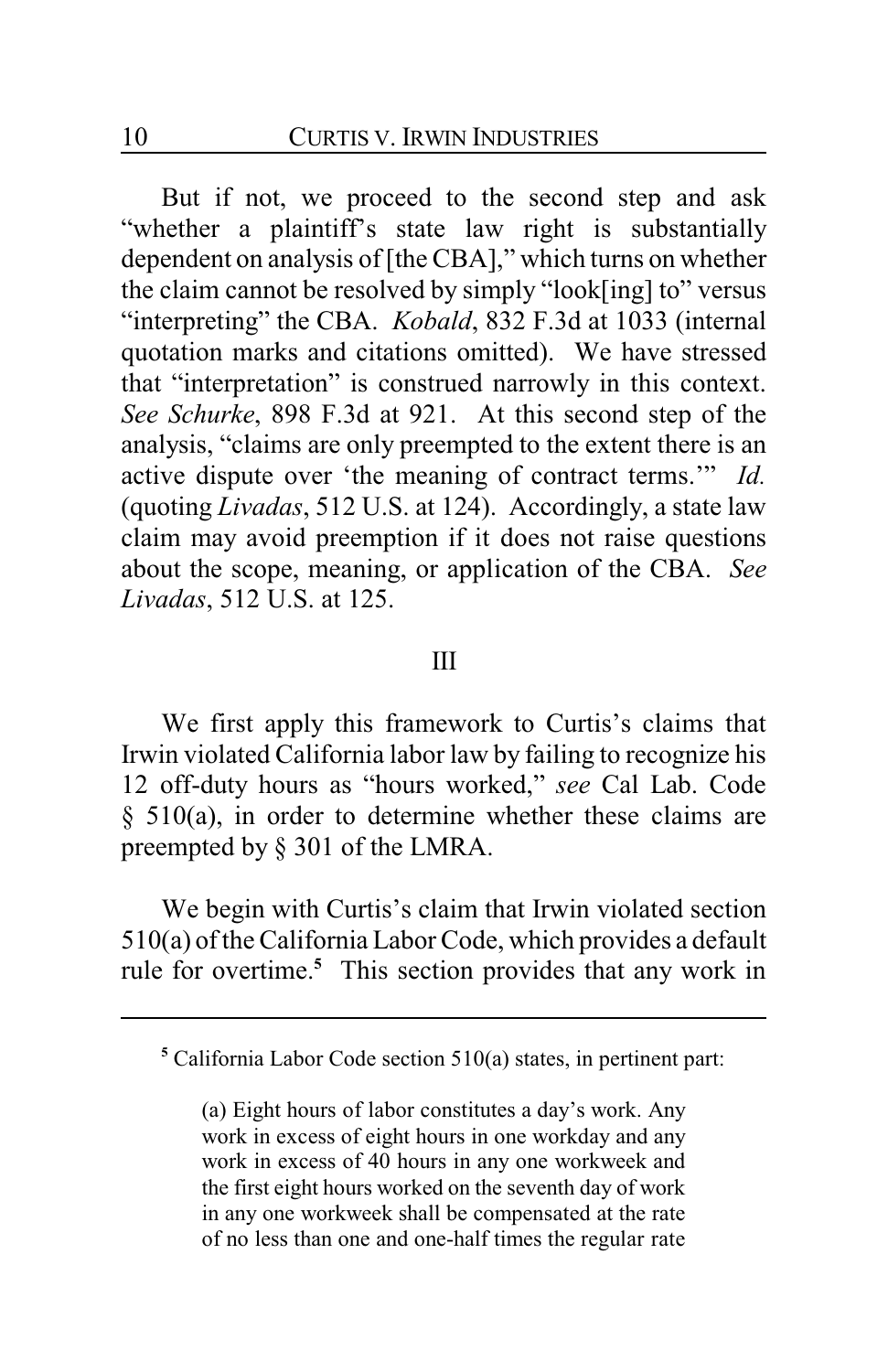excess of a specified number of hours "shall be compensated" at a specified rate of pay. Cal. Lab. Code  $\S$  510(a). Curtis argues that Irwin violated this section by failing to pay him the required overtime rates for the 12 hours he spent off-duty. Further, Curtis argues that this section gives him a nonnegotiable state right to such overtime pay for his 12 off-duty hours, independent of any interpretation of the CBA.

Curtis's argument fails, however, in light of section  $510(a)(2)$ , which provides that the "requirements of this section do not apply to the payment of overtime compensation to an employee working pursuant to . . . [a]n alternative workweek schedule adopted pursuant to a collective bargaining agreement pursuant to Section 514." Section 514 in turn states that "Sections 510 and 511 do not apply to an employee covered by a valid collective bargaining agreement if the agreement expressly provides for the wages, hours of work, and working conditions of the employees, and if the agreement provides premium wage rates for all

of pay for an employee. Any work in excess of 12 hours in one day shall be compensated at the rate of no less than twice the regular rate of pay for an employee. In addition, any work in excess of eight hours on any seventh day of a workweek shall be compensated at the rate of no less than twice the regular rate of pay of an employee. Nothing in this section requires an employer to combine more than one rate of overtime compensation in order to calculate the amount to be paid to an employee for any hour of overtime work. The requirements of this section do not apply to the payment of overtime compensation to an employee working pursuant to any of the following: . . . (2) An alternative workweek schedule adopted pursuant to a collective bargaining agreement pursuant to Section 514.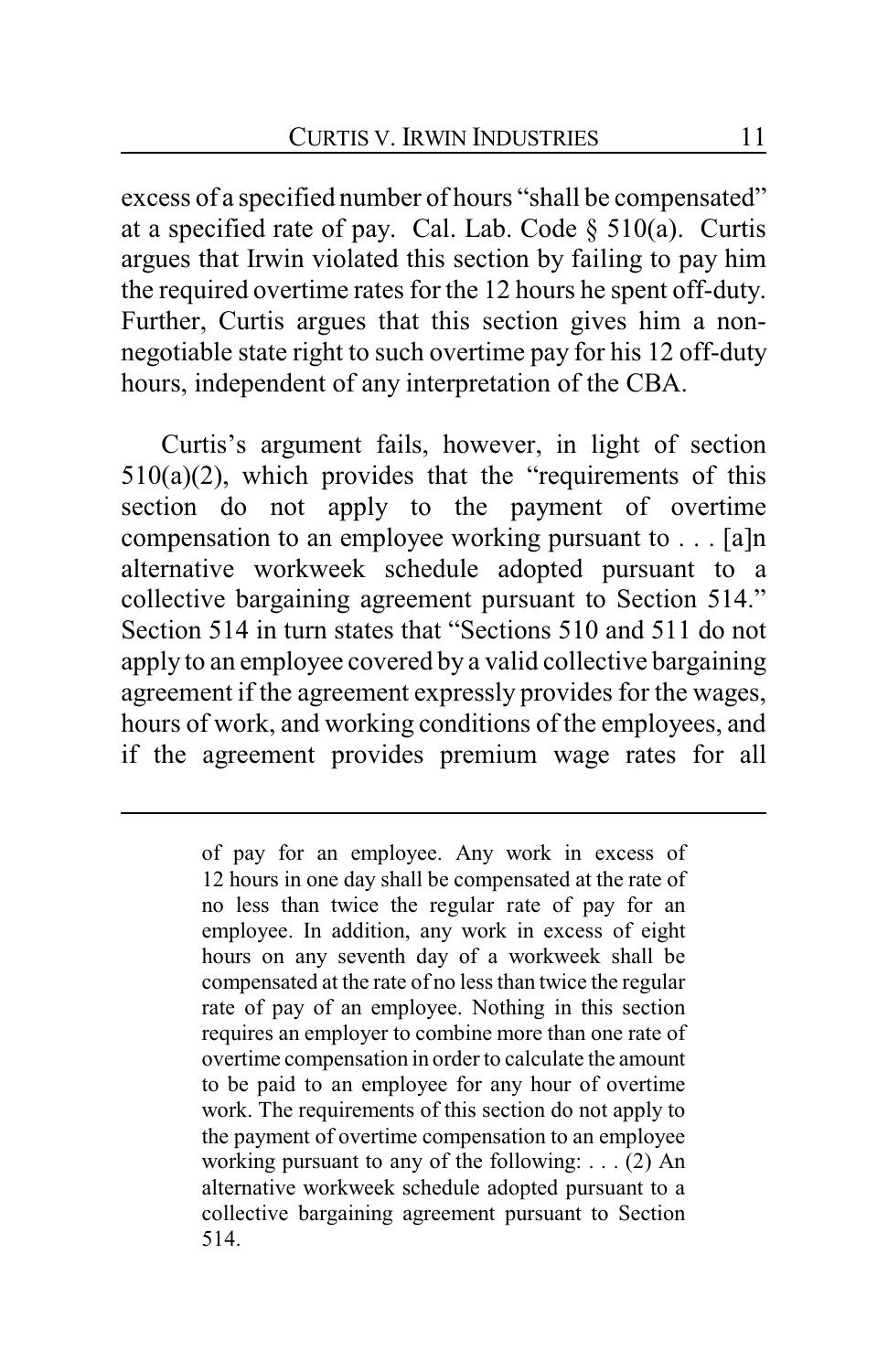overtime hours worked and a regular hourly rate of pay for those employees of not less than 30 percent more than the state minimum wage." Cal. Lab. Code § 514. By its terms, therefore, the default definition of overtime and overtime rates in section 510 does not apply to an employee who is subject to a qualifying CBA. If Curtis's CBAs in this case meet the requirements of section 514, Curtis's right to overtime "exists solely as a result of the CBA," and therefore is preempted under § 301. *Kobold*, 832 F.3d at 1032.

Curtis does not dispute that both CBAs expressly provide for "the wages, hours of work, and working conditions of the employees, and . . . premium wage rates for all overtime hours worked and a regular hourly rate of pay for those employees of not less than 30 percent more than the state minimum wage," as required by section 514. *See* Cal. Lab. Code § 514. Rather, he argues that the CBAs do not meet the requirements of section 514 because the CBAs's definition of overtime (and overtime rates) is not the same as section 510's definition of overtime (and overtime rates). Put differently, Curtis argues that to qualify for the exemption from section 510's definition of overtime, a CBA must provide employees with overtime that is equivalent to section 510's definition of overtime.

This interpretation of section 510 fails as a matter of statutory interpretation, and as construed by state courts. Obviously, if everyemployer had to meet all the requirements of section 510(a), it would render the collective bargaining exception in sections  $510(a)(2)$  and  $514$  superfluous. The California Supreme Court has long made clear that "interpretations which render any part of a statute superfluous are to be avoided." *Wells v. One2One Learning Found.*, 39 Cal. 4th 1164, 1207 (2006), as modified (Oct. 25, 2006).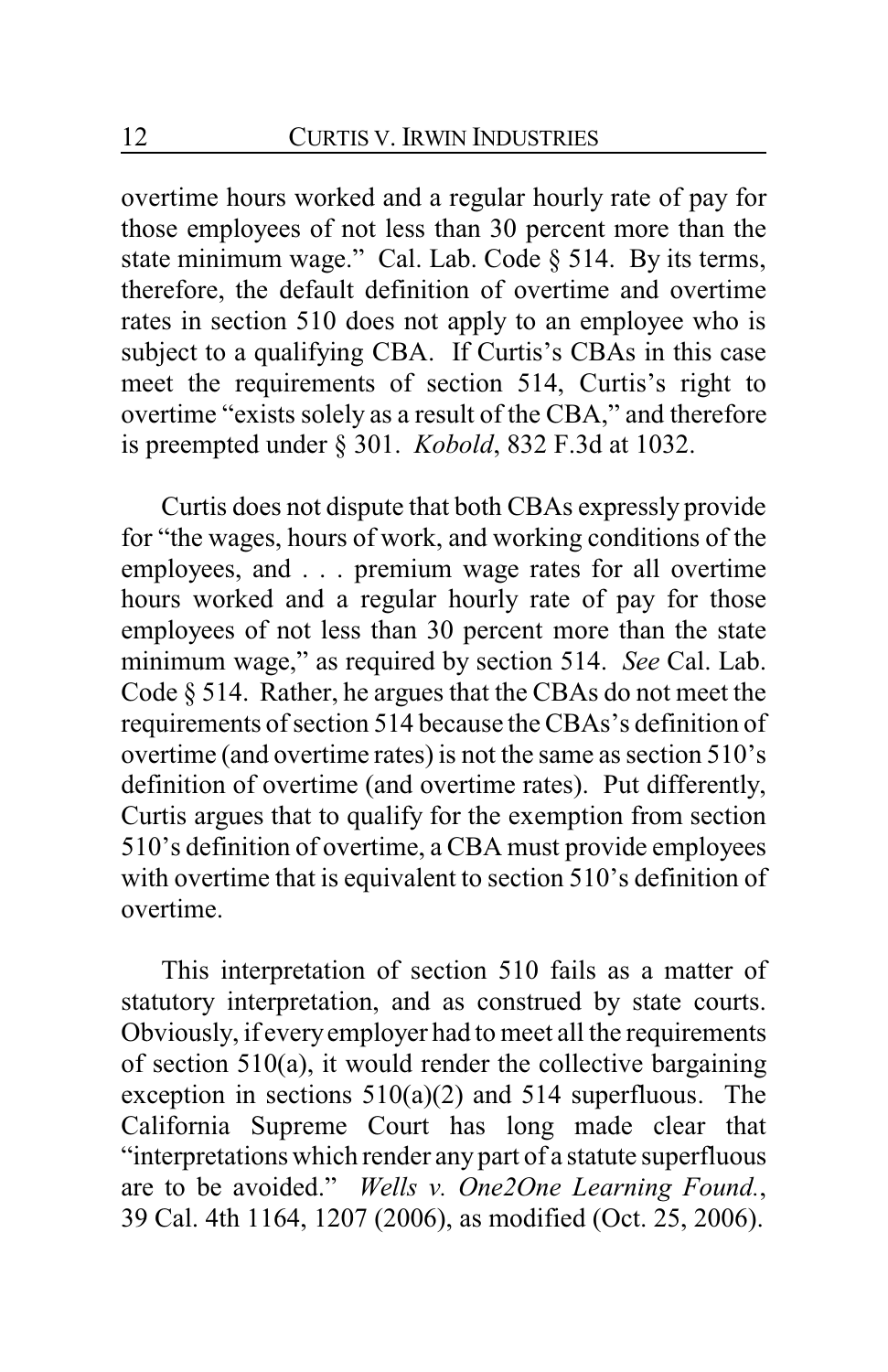Moreover, California courts have rejected this interpretation of section 510. *See Vranish v. Exxon Mobil Corp.*, 223 Cal. App. 4th 103, 107 (2014). In *Vranish*, unionrepresented workers claimed that their employer violated section 510 by failing to pay premium wages for all "overtime hours worked." *Id.* at 106. While it was "undisputed that plaintiffs were compensated for all overtime worked in accordance with the CBA," the CBA's definition of "overtime" was less generous than section 510's definition. *Id.* Specifically, the CBA provided "that overtime is not paid for hours worked between eight and 12 in a workday," while section 510 required that overtime wages be paid for any work in excess of eight hours in one workday. *Id.* at 107, 109. The parties disputed whether the employer was "required to pay plaintiffs 'overtime,' as that word is defined in section 510, subdivision (a), or was it only required to pay a premium for overtime worked as that word is defined in the CBA." *Id.* at 109. The court concluded that "pursuant to the plain statutory language, . . . legislative history and opinions and comments from the [California Division of Labor Standards Enforcement]" an employer is required to pay only for overtime as defined by a qualifying CBA. *Id.* at 113. Thus, if a CBA satisfies the requirements of section 514, the requirements of section 510(a) "do not apply." Cal. Lab. Code §§ 510(a), 514.

Further, *Vranish* noted that this "interpretation makes sense." 223 Cal. App. 4th at 111. While section 510 establishes a default definition of overtime applicable to nonunionized employees, unionized employees "have sought and received alternative wage protections through the collective bargaining process." *Id.* (quoting *Firestone v. S. Cal. Gas Co.*, 219 F.3d 1063, 1067 (9th Cir. 2000)). Thus, the California legislature deemed it appropriate to allow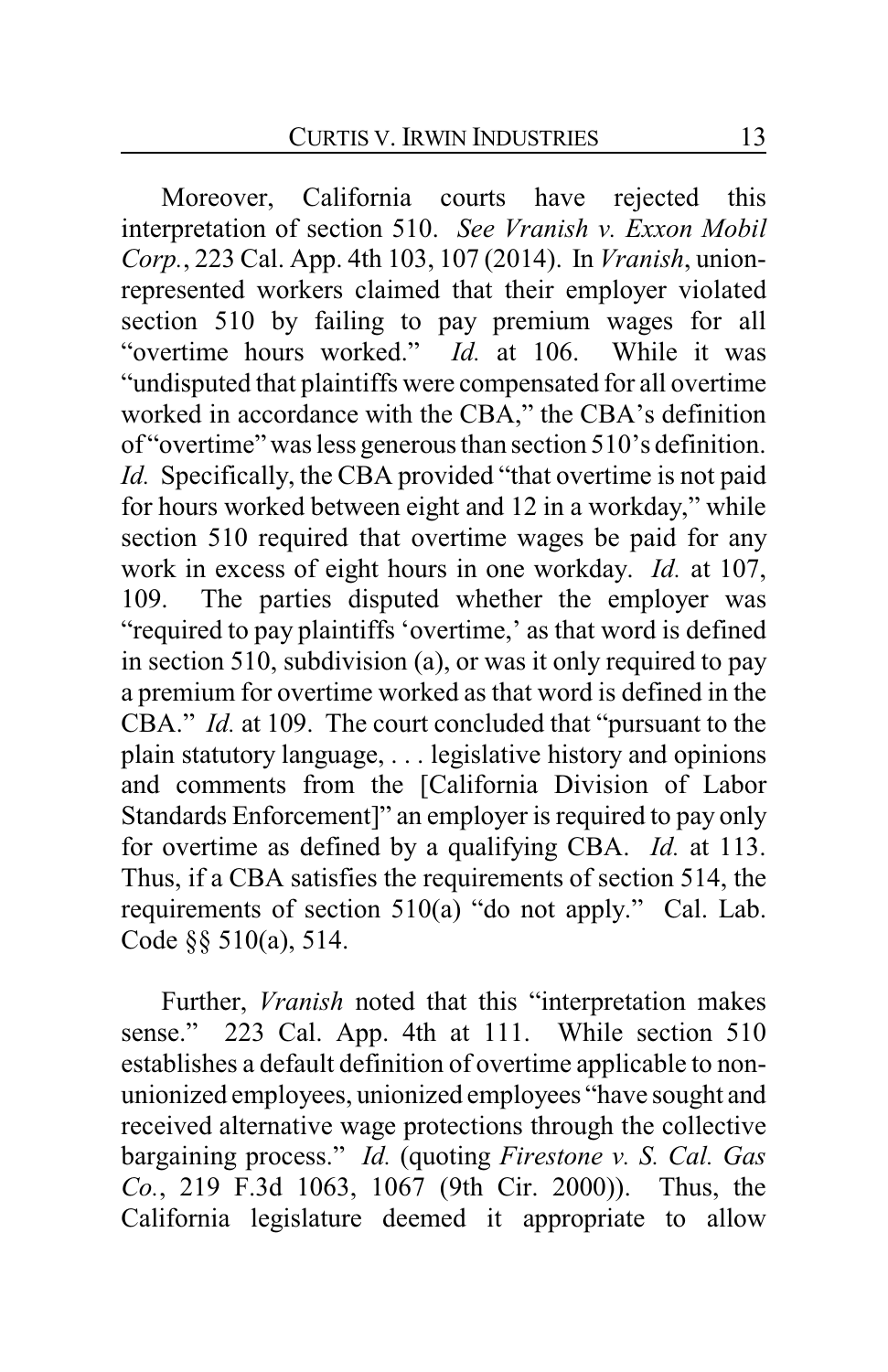unionized employees to contract around section 510(a)'s requirements by "bargain[ing] over not only the *rate* of overtime pay, but also *when* overtime pay will begin." *Id.* (internal quotation marks and citation omitted). Accordingly, when such a bargain has been struck, courts look to the CBA to determine the definition of "overtime." *See Flowers v. L.A. Cty. Metro. Transp. Auth.*, 243 Cal. App. 4th 66, 85 (2015) (holding that the exemption for collective bargaining agreements in section 514 allows parties to "contractually agree, through the collective bargaining process, to exclude the specified tasks from the definition of 'overtime hours worked"").

Curtis argues that we should adhere to our analysis in *Gregory v. SCIE, LLC*, 317 F.3d 1050, 1053 (9th Cir. 2003), which was issued before *Vranish* was decided. *Gregory* assumed that the collective bargaining agreement at issue met the requirements of section 514 and provided "premium wage rates" for overtime hours worked, as "overtime hours" were defined in the CBA. *Id.* But without the benefit of any California cases, *Gregory* held that section 510, rather than a CBA, defined which hours constituted "overtime hours." *Id.* at 1053 n.4. Under this interpretation, we held it was necessary to interpret state law in order to resolve the parties' dispute, and therefore the employee's claim was not preempted. *Id.* at 1054.

Curtis's argument fails, however, because we are bound to follow the rulings of intermediate state courts "absent convincingevidence that the California Supreme Court would reject th[ose] interpretation[s]." *In re Watts*, 298 F.3d 1077, 1082–83 (9th Cir. 2002) (collecting cases); *see also Muniz v. United Parcel Serv., Inc.*, 738 F.3d 214, 219 (9th Cir. 2013). Because *Vranish* and *Flowers* provided a reasonable statutory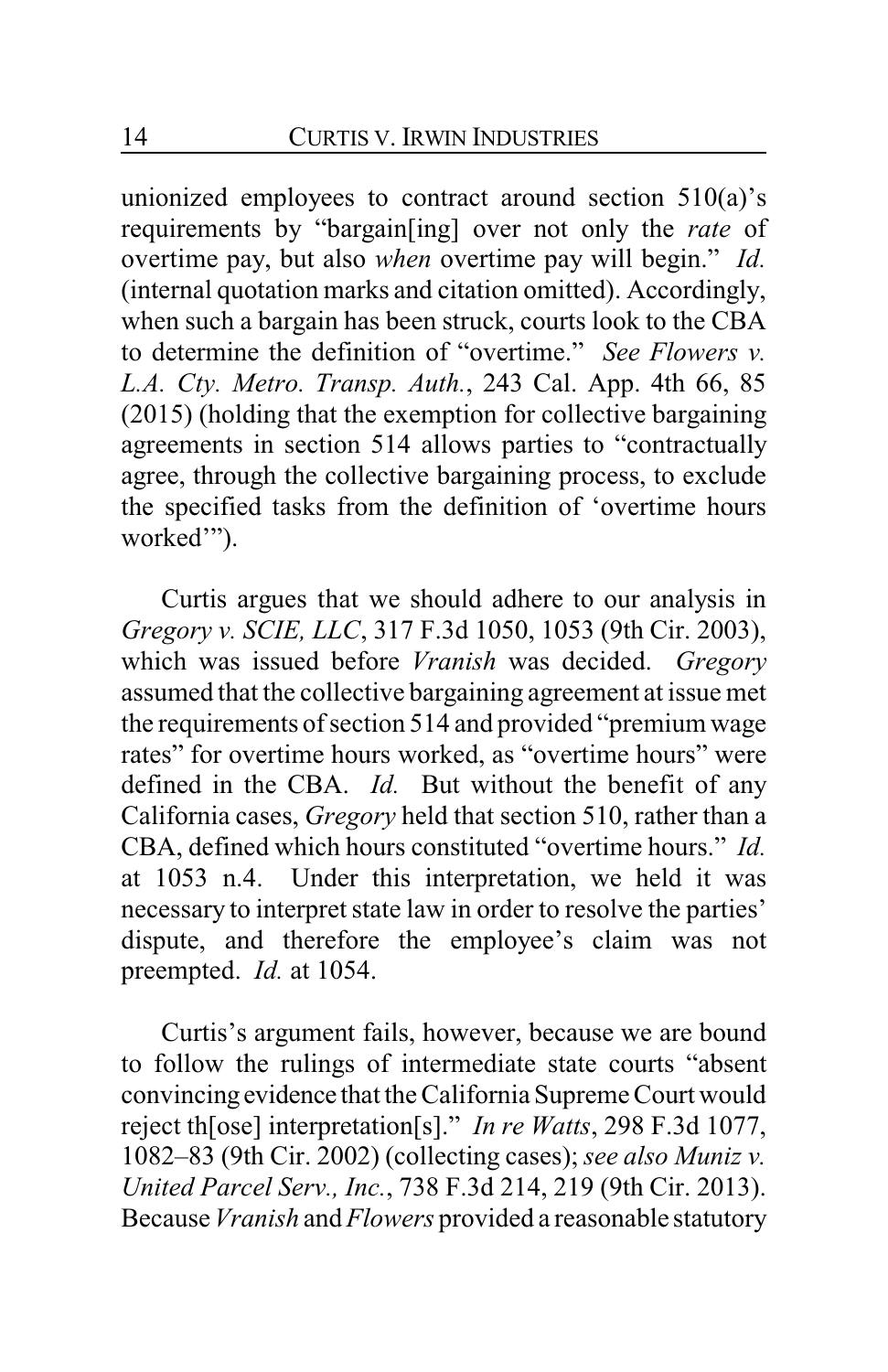interpretation that avoided rendering sections 510(a)(2) and 514 superfluous, and was consistent with legislative history, *see Vranish*, 223 Cal. App. 4th at 109–10, we see no reason that the California Supreme Court would reject it. Accordingly, we conclude that *Gregory* was overruled by intervening California case law.

Under the reasoning of *Vranish* and *Flowers*, Curtis's CBAs in this case meet the requirements of section 514, and therefore Curtis's claim for overtime pay is controlled by his CBAs. Because Curtis's right to overtime "exists solely as a result of the CBA," *Kobold*, 832 F.3d at 1032, his claim that Irwin violated overtime requirements by not paying him for the 12 off-duty hours is preempted under  $\S$  301. Thus, his claim fails at step one of the preemption analysis.**<sup>6</sup>**

#### IV

We now turn to Curtis's remaining claims. Curtis argues that Irwin improperly denied him rest and meal periods during the 12 hours he was off duty, in violation of sections 226.7 and 512(a) of the California Labor Code. He also claims that Irwin violated sections 1194 and 1197 of the California Labor Code, which establish a right to receive the "legal minimum wage" during this 12-hour off-duty period.

Irwin, in turn, argues that Curtis's rights to rest and meal periods and to a minimum wage substantially depend on an analysis of the CBAs, and therefore are preempted under

**<sup>6</sup>** Because we hold that Curtis's state law overtime claim is preempted by § 301, we need not address whether Curtis "clearly and unmistakably" consented to the arbitration of his state law claims pursuant to *14 Penn Plaza LLC v. Pyett*, 556 U.S. 247, 251 (2009).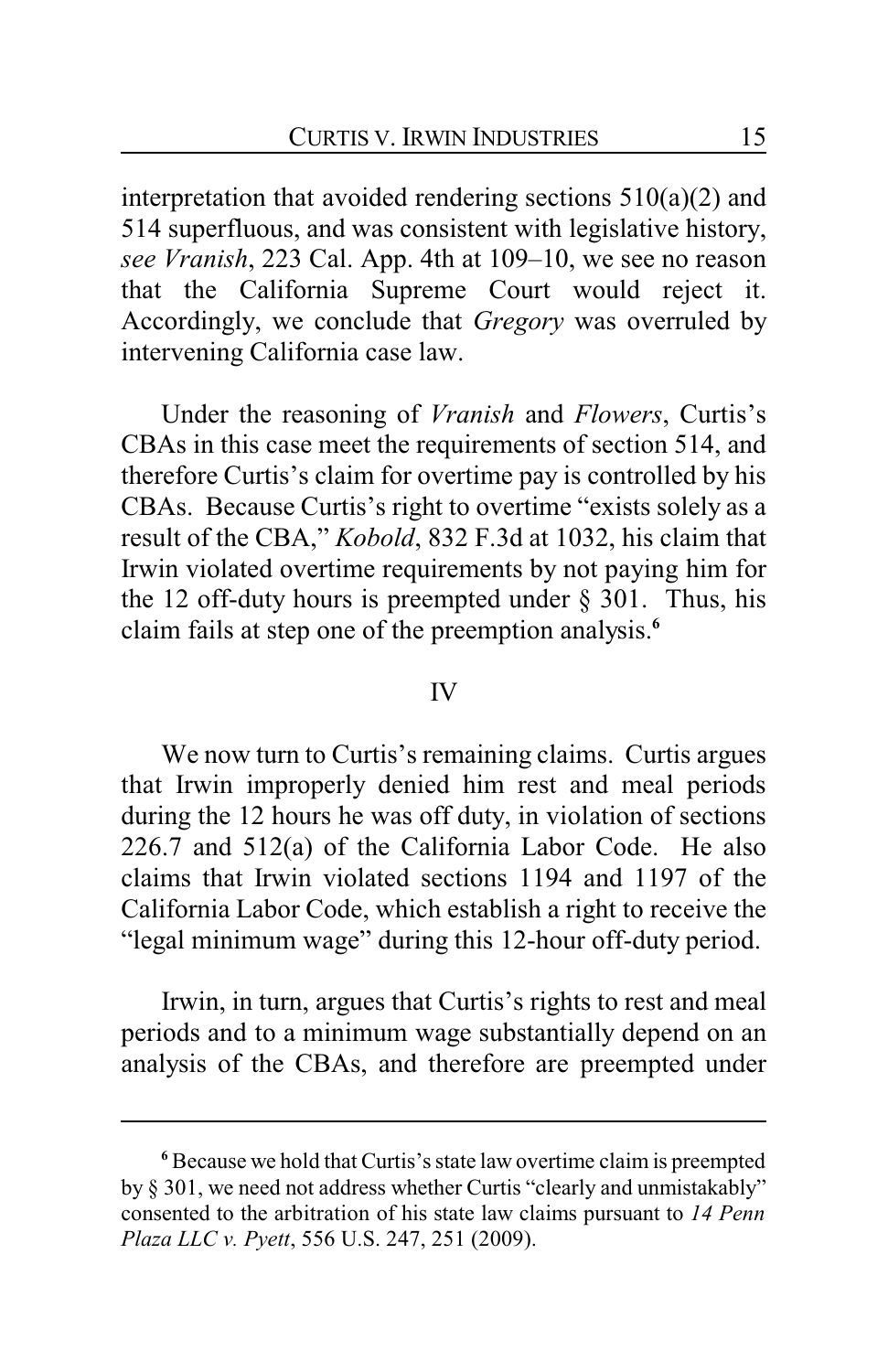§ 301. According to Irwin, California's Industrial Welfare Commission has issued an order that exempts an employer from providing the statutory meal and rest breaks where a qualifying CBA is in place. *See* Wage Order 16-2001, Cal. Code Regs. tit. 8,  $\S$  11160(11). Further, Irwin argues that resolvingCurtis's minimum wage claims requires an analysis of the CBAs to determine the degree of Irwin's control over Curtis's off-duty activities, which *Mendiola* deemed to be the central inquiry for overtime claims.

In addition to these preemption issues, there remains a dispute as to whether Curtis's meal and rest period, final pay, and pay stub claims are preempted by OCSLA. Under OCSLA, federal law generally governs claims relating to the Outer Continental Shelf, but the civil and criminal laws of each adjacent state are deemed to be applicable federal law to the extent they are "applicable and not inconsistent" with federal law. 43 U.S.C. § 1333(a)(2)(A). In *Newton v. Parker Drilling Management Services, Ltd.*, we held that claims brought pursuant to California's minimum wage and overtime laws are applicable and not inconsistent with the Fair Labor Standards Act, and therefore applied on the Outer Continental Shelf. 881 F.3d 1078, 1084 (9th Cir. 2018), *cert granted*, \_\_\_ S. Ct. , 2019 WL 166875 (U.S. Jan. 11, 2019). But *Newton* did not resolve whether California's meal period, final pay, and pay stub laws are "applicable" and "not inconsistent with existing federal law," instead remanding those claims to the district court. *Id.* at 1099. Nor did *Newton* address whether the LMRA (or the National Labor Relations Act) is consistent with California labor law.

The district court did not consider any of these issues, focusing instead on Curtis's argument that the CBAs did not apply to his activities on the Outer Continental Shelf.